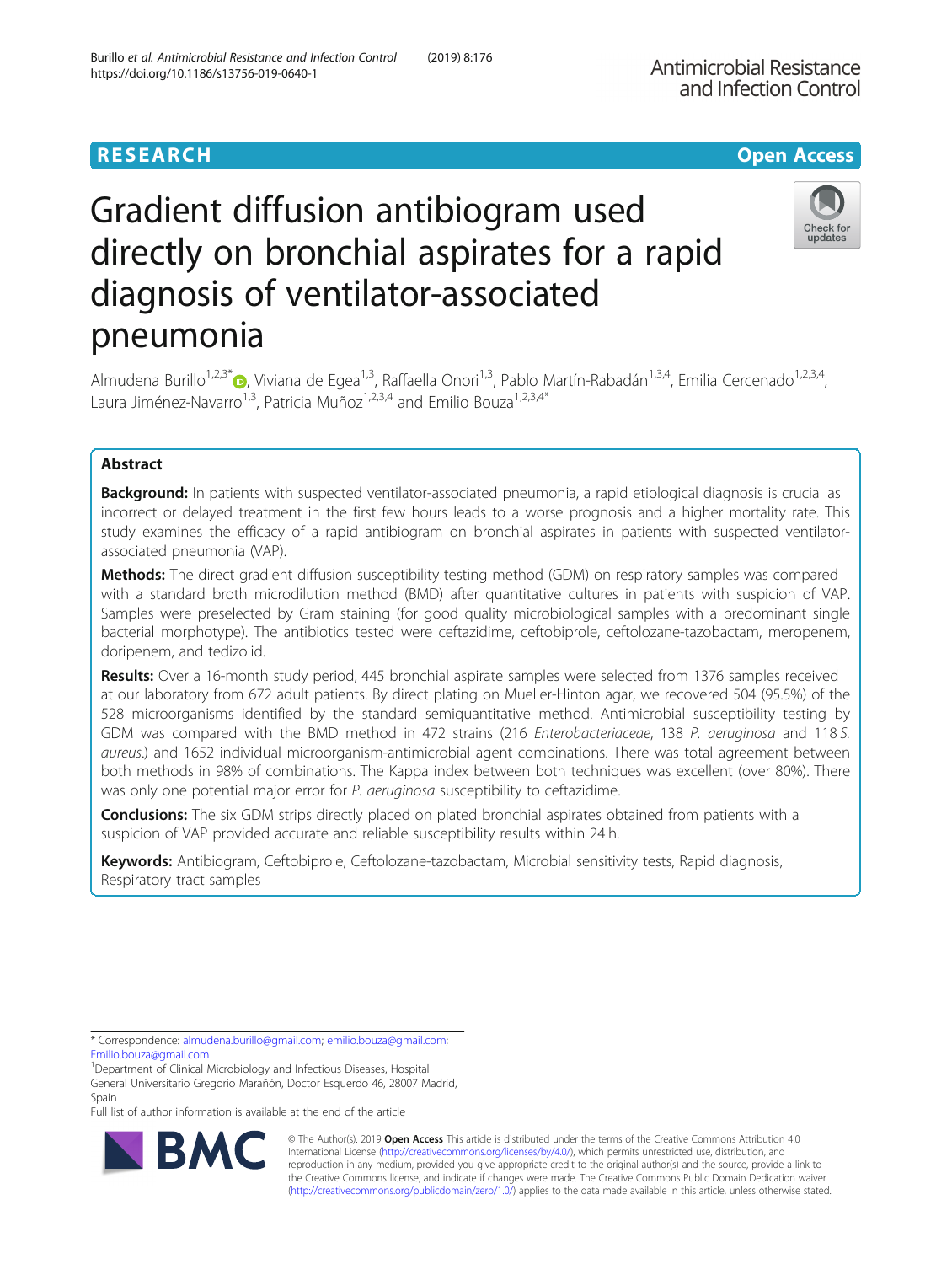## Introduction

Hospital-acquired pneumonia, and especially ventilatorassociated pneumonia (VAP), is one of the leading causes of infection and death in the healthcare setting [[1](#page-6-0)–[5\]](#page-6-0). Its overall attributable mortality has been estimated at 13% [[6\]](#page-6-0). Its incorrect or delayed treatment in the first few hours gives rise to a worse prognosis and higher mortality rate [[7](#page-6-0)–[11](#page-6-0)].

Traditional quantitative cultures of lower respiratory tract (LRT) samples, entailing the isolation, identification, and determination of antimicrobial susceptibility of the pathogens involved usually take 48–72 h. There is therefore a need for rapid diagnostic methods [[12\]](#page-6-0). So far attempts to speed up results have been based on direct antibiotic susceptibility testing of clinical specimens using techniques such as the gradient diffusion suscepti-bility testing method (GDM) [[13\]](#page-6-0). GDM is an inoculumtolerant system of proven reliability to rapidly assess the susceptibility of microorganisms directly on positive blood cultures and LRT samples [\[13](#page-6-0)–[17\]](#page-6-0). In a previous study, we observed that reporting a rapid GDM result for LRT samples gave rise to fewer days of fever and antibiotic administration until resolution of the VAP episode, reduced antibiotic consumption, less Clostridium difficile-associated diarrhoea episodes, lower costs of antimicrobial agents, and fewer days on mechanical ventilation [\[13\]](#page-6-0).

To date, only susceptibility to traditional antimicrobials has been tested by direct GDM. However, several new drugs have been developed for multiple drug resistant (MDR) pathogens. As far as we know, no study has yet examined the efficacy of direct GDM for testing susceptibility to these new drugs. The present study compares results for susceptibility to ceftazidime, ceftobiprole, ceftolozane-tazobactam, meropenem, doripenem and tedizolid using the rapid direct GDM procedure versus the standard broth microdilution (BMD) method in clinical samples.

## Methods

## Aim, design and setting

#### Study period and clinical samples

Our institution is a 1550-bed university hospital attending a population of approximately 715,000 in Madrid, Spain. The hospital has three different ICUs for adult patients (medical ICU, general postsurgical ICU, and cardiac surgery ICU) with a total of 42 beds.

From September 2015 to November 2016, LRT samples (bronchial aspirates) from intensive care unit (ICU) patients with suspicion of LRT infection acquired during mechanical ventilation were assessed for inclusion in this study. After a Gram stain, samples of suitable quality, as defined by less than ten squamous epithelial cells/low power field and the presence of microorganisms [[18](#page-6-0), [19](#page-6-0)], were selected when a predominant morphotype was seen, either Gram-negative bacilli or Gram-positive cocci in clusters. Selected samples were processed for direct GDM antibody susceptibility testing.

## Processing of samples for direct GDM antibody susceptibility testing

Selected samples were directly spread with a swab (approximately 0.1 mL of sample) onto the surface of a Mueller–Hinton agar plate (15-cm diameter). Six GDM strips (ceftazidime, ceftobiprole, ceftolozane-tazobactam, meropenem, doripenem, and tedizolid) were placed directly onto the plates which were then incubated at 35 °C. minimum inhibitory concentration (MIC) readings were performed at 18–24 h under transmitted light. The ceftolozane-tazobactam and tedizolid GDM strips were obtained from MSD, Spain. The remaining strips were from Liofilchem® (Roseto Degli Abruzzi, Italy). To assess the accuracy of the strips Staphylococcus aureus ATCC 29213 and Pseudomonas aeruginosa ATCC 27853 were used as controls.

## Standard quantitative culture

All samples were also processed for standard quantitative culture by plating using a calibrated loop  $(2.5 \mu L)$ onto Columbia agar containing 5% sheep blood, colistinnalidixic acid agar with 5% sheep blood, chocolate agar, and MacConkey agar plates [\[20](#page-6-0)]. After 24–48 h of incubation, colonies were counted. Colony counts of  $\geq 10^4$ colony forming units –CFU−/mL of primary pathogens were considered significant, whereas counts below  $10^4$ CFU/mL were discarded as negative [\[20](#page-6-0)]. The investigator performing the Gram stain was blinded to the culture results of the samples.

Microorganisms were identified by MALDI-TOF MS (Bruker Daltonics, Bremen, Germany) and susceptibility testing performed by BMD using a customized Sensititre® panel (Thermo Fisher Scientific, MA, U.S.) containing ceftazidime, ceftolozane-tazobactam, meropenem and doripenem (Trek Diagnostic Systems, Thermo Scientific, Ohio, U.S.). Ceftolozane-tazobactam susceptibility was tested using a fixed concentration of 4 mg/L of tazobactam. Minimum inhibitory concentrations (MICs) for ceftobiprole and tedizolid were determined by BMD, as indicated by the Clinical and Laboratory Standards Institute (CLSI) [[21,](#page-6-0) [22\]](#page-6-0). Breakpoints were determined according to the CLSI guidelines. For purposes of comparison between the direct GDM and BMD method, ceftobiprole and tedizolid were assessed for Gram-positive microorganisms, and ceftazidime, ceftolozane-tazobactam, doripenem and meropenem for Gram-negative microorganisms. Staphylococcus aureus ATCC 29213 and Pseudomonas aeruginosa ATCC 27853 were used as controls.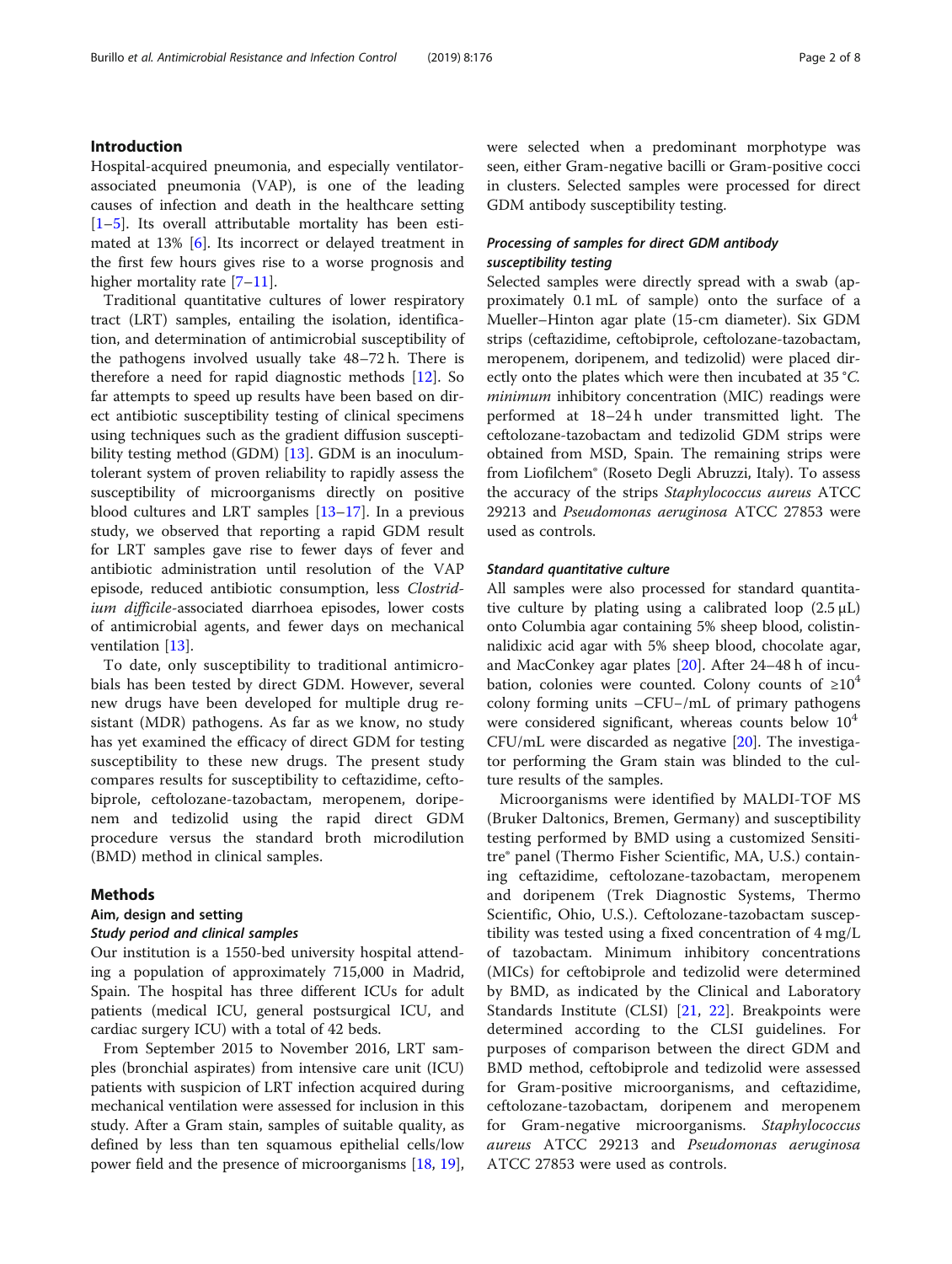## Definitions and interpretation of results

Individual organism–antimicrobial agent comparisons were made between the direct GDM and BMD tests. The results obtained were recorded as follows: "total agreement", when the MICs obtained using the GDM and BMD were identical or differed by only one twofold dilution; "very major error", when the MIC obtained by GDM classified the microorganism as susceptible, while the MIC obtained by BMD classified it as resistant; "major error", when the MIC obtained by GDM classified the microorganism as resistant and that obtained by BMD as susceptible; and "minor error", when the MIC obtained by GDM classified the microorganism as showing intermediate susceptibility and that obtained by BMD as susceptible or resistant and vice-versa.

Percentiles 50 and 90 were calculated for the results' distributions. After categorising the numerical GDM and BMD results into susceptible/intermediate/resistant, correlations were calculated through the Kappa index (IBM® SPSS<sup>®</sup>, ver. 15.0.).

## Results

Over the study period, we received 1376 bronchial aspirates from 672 adult patients. After Gram staining, we selected 445 samples fulfilling the inclusion criteria (good quality microbiological samples with a predominant single morphotype). By direct plating on Mueller-Hinton agar, we recovered 504 (95.5%) of the 528 microorganisms retrieved by the standard semiquantitative method. GDM and BMD antimicrobial susceptibility tests were compared in 472 strains (216 Enterobacteriaceae, 138 P. aeruginosa and 118 S. aureus) and 1652 individual microorganismantimicrobial agent combinations. Results are

presented in Tables 1, [2](#page-3-0), [3](#page-3-0), and Figs. [1](#page-4-0) and [2](#page-5-0). There was total agreement between both methods in 98% of the combinations. The Kappa index between both techniques was excellent (over 80%). There was only one very major error (an isolate of P. aeruginosa classified as susceptible to ceftazidime by GDM and yet confirmed resistant by BMD).

Staphylococcus aureus grew in 118 of the samples: in 80 samples they were methicillin-susceptible (MSSA) strains and in 38 they were methicillinresistant (MRSA). These data are provided in Table [3](#page-3-0). All strains were susceptible to both ceftobiprole and tedizolid. Three samples returned an intermediate result by direct GDM tedizolid susceptibility testing and were classified as susceptible by BMD. This could be explained by an inoculum effect (the concentration of microorganisms in the clinical samples was higher than in the inoculum used in the reference method). Correlation was excellent (Kappa index 100%).

## **Discussion**

The results of our study indicate that, in patients with suspicion of VAP, direct GDM testing of susceptibility to new antibiotics provides accurate results on the day after sample processing, compared to the standard method, which takes longer than 48–72 h.

Sample selection for this study was by Gram staining. This procedure used on lower respiratory tract samples (sputum, bronchial aspirates, bronchoalveolar lavage) has proven useful for the etiological diagnosis of both community-acquired and hospitalacquired pneumonia  $[23-29]$  $[23-29]$  $[23-29]$ . In effect, the Gram stain result is part of the Clinical Pulmonary Infection Score (CPIS) score for VAP diagnosis [[30](#page-7-0)].

| Antibiotic/method                    | Range            | <b>MIC</b><br>50 | <b>MIC</b><br>90 | Susceptible<br>(%) | Intermediate<br>(% )     | Resistant<br>(% ) | Kappa | Minor error<br>$(\% )$   | Major and very<br>major error (%) |
|--------------------------------------|------------------|------------------|------------------|--------------------|--------------------------|-------------------|-------|--------------------------|-----------------------------------|
| Ceftazidime GDM                      | $0.016 - 256$    | 0.25             | 32               | 186 (86.1)         | 6(2.8)                   | 24(11.1)          | 88.8  | 5(2.3)                   | (0.5)                             |
| Ceftazidime BMD                      | $< 0.06 - > 32$  | 0.25             | 32               | 185 (85.6)         | 5(2.3)                   | 26 (12.0)         | -     |                          |                                   |
| Ceftolozane-tazobactam<br><b>GDM</b> | $0.023 - 256$    | 0.25             | 1.5              | 197 (91.2)         | 6(2.8)                   | 13(6.0)           | 91.1  | 3(1.4)                   | $\overline{\phantom{0}}$          |
| Ceftolozane-tazobactam<br><b>BMD</b> | $< 0.06 - 32$    | 0.25             |                  | 199 (92.1)         | 5(2.3)                   | 12(5.6)           |       |                          |                                   |
| Meropenem GDM                        | $< 0.002 - > 32$ | 0.032            | 0.125            | 209 (96.8)         | 1(0.5)                   | 6(2.8)            | 92.6  | 1(0.5)                   |                                   |
| Meropenem BMD                        | $< 0.06 - 32$    | $< 0.06$ 1       |                  | 209 (96.8)         |                          | 7(3.2)            |       |                          |                                   |
| Doripenem GDM                        | $< 0.002 - > 32$ | $0.064$ 0.25     |                  | 209 (96.8)         | $\overline{\phantom{0}}$ | 7(3.2)            | 100   | $\overline{\phantom{0}}$ |                                   |
| Doripenem BMD                        | $< 0.06 - 32$    | $< 0.06$ 0.5     |                  | 209 (96.8)         |                          | 7(3.2)            |       |                          |                                   |

Range, MIC 50 and MIC 90 are given in mg/mL. GDM = gradient diffusion method, BMD = broth microdilution method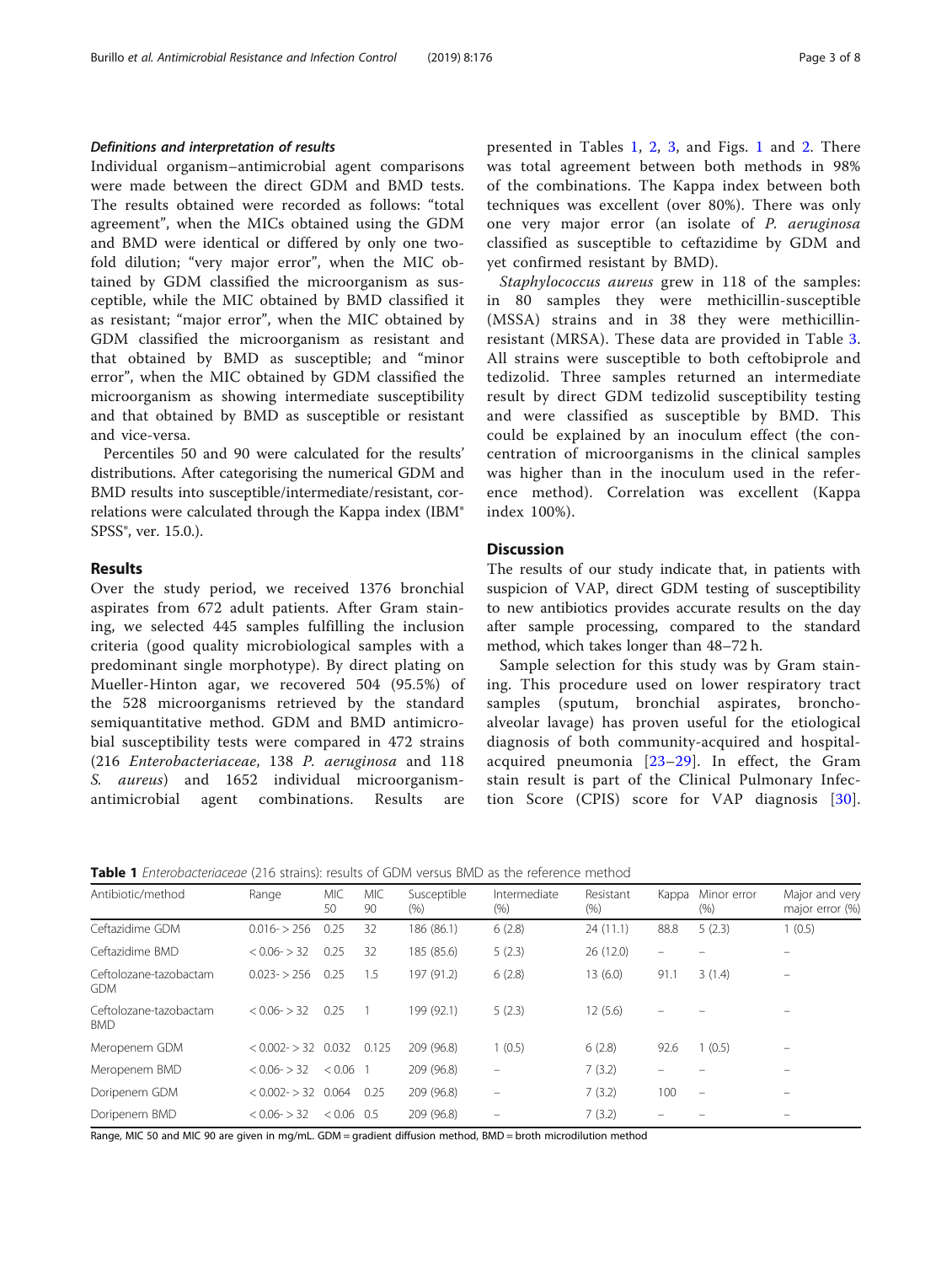<span id="page-3-0"></span>**Table 2** Pseudomonas aeruginosa (138 strains): results of GDM versus BMD as the reference method

| Antibiotic/method          | Range           | <b>MIC</b><br>50 | <b>MIC</b><br>90 | Susceptible<br>$(\% )$ | Intermediate<br>(%) | Resistant<br>$(\% )$ | Kappa                    | Minor error<br>$(\% )$ | Major and very major<br>error $(\%)$ |
|----------------------------|-----------------|------------------|------------------|------------------------|---------------------|----------------------|--------------------------|------------------------|--------------------------------------|
| Ceftazidime GDM            | $0.064 - 256$   | -2               | 192              | 102 (73.9)             | 13 (9.4)            | 23(16.7)             | $\overline{7}$<br>81.7   | 9(6.5)                 | $(0.7)^{*}$                          |
| Ceftazidime BMD            | $< 0.06 - 32$   | 4                | > 32             | 106 (76.8)             | 6(4.3)              | 26 (18.8)            | $\equiv$                 |                        |                                      |
| Ceftolozane-tazobactam GDM | $0.047 - 256$   | 0.5              | ۱.5              | 135 (97.8)             | $\qquad \qquad =$   | 3(2.2)               | 85.4                     | 1(0.7)                 | $\equiv$                             |
| Ceftolozane-tazobactam BMD | $< 0.06 - 5.64$ | 0.5              | 4                | 134 (97.1)             | 1(0.7)              | 3(2.2)               | $\equiv$                 |                        |                                      |
| Meropenem GDM              | $0.023 - 32$    | $\overline{4}$   | > 32             | 62 (44.9)              | 20(14.5)            | 56 (40.6)            | 92.9                     | 6(4.3)                 | $\qquad \qquad -$                    |
| Meropenem BMD              | $< 0.06 - 32$   | 4                | > 32             | 63 (45.7)              | 20(14.5)            | 55 (39.9)            | $\overline{\phantom{a}}$ |                        | $\qquad \qquad -$                    |
| Doripenem GDM              | $0.004 - 32$    | $\overline{4}$   | > 32             | 60(43.5)               | 25(18.1)            | 53 (38.4)            | 89.6                     | 8(5.8)                 | (0.7)                                |
| Doripenem BMD              | $< 0.06 - > 32$ | 4                | 32               | 62(44.9)               | 25(18.1)            | 51 (37.0)            | $\overline{\phantom{m}}$ |                        |                                      |

Range, MIC 50 and MIC 90 are given in mg/mL. GDM = gradient diffusion method, BMD = broth microdilution method. \*This was a very major error i.e., susceptible by GDM and resistant by BMD

Because of its high negative predictive capacity [[31](#page-7-0)], a negative Gram stain result will rule out significant bacterial counts in broncho-alveolar lavage samples with a high degree of certainty (97.6%). Such a negative result may thus allow for the use of narrowspectrum antibiotics or withholding empiric antimicrobial therapy in patients with suspicion of VAP [[24](#page-6-0)].

The direct antibiotic susceptibility testing method (GDM) offers preliminary information for the rapid prescription of adequate antibiotic treatment [[16](#page-6-0)]. Indeed, this method may have a significant impact on the best choice of antibiotic therapy (more effective or lower-priced drugs) and leads to reduced mortality, a lower number of additional laboratory and radiology diagnostic tests, and shorter ICU stay [\[17](#page-6-0), [32\]](#page-7-0). In the context of VAP, it helps clinicians administer a targeted antibiotic therapy in under 24 h after clinical suspicion of pneumonia. Rapid information for physicians based on the direct GDM has been also associated with less misappropriate use of antibiotics, fewer days on mechanical ventilation, fewer C. difficile associated diarrhoea episodes, less adverse events related to antimicrobials, and reduced costs [[13](#page-6-0)].

Until the present study, GDM had not been validated for testing susceptibility to the newer antibiotics. Our findings indicate 98% total agreement for the susceptibility of individual microorganism-antimicrobial agent combinations, and only 24 (4.5) of the 528 microorganisms recovered by the standard semiquantitative method were missed. These microorganisms not picked up by the method were strains of pathogens unable to grow on Mueller-Hinton agar, such as *Streptococcus pneumo*niae, Haemophilus spp. or Moraxella catarrhalis, which were, nevertheless, recovered in the culture media employed for the semiquantitative reference method determining that information about the existence of these microorganisms was not lost. When in the Gram stain characteristic Gram-positive diplococci are observed, in our laboratory we add a plate of Columbia agar with 5% sheep's blood on which a cefotaxime GDM strip is placed so that we know the susceptibility of S. *pneumoniae* to this antibiotic as soon as possible.

The major errors observed in our study (microorganisms classified as resistant by GDM yet sensitive by BMD) are likely explained by the inoculum effect. This effect is particularly observed for betalactam antibiotics in which it is easier to obtain a classification of resistant by the direct method if the inoculum is large. We are unable to offer an explanation for the

**Table 3** Staphylococcus aureus (118 strains): results of GDM versus BMD as the reference method

| Antibiotic/method | Range          | MIC<br>50 | MIC<br>90 | Susceptible<br>(n, %) | Intermediate<br>(n,%) | Resistant<br>(n,%) | Kappa | Minor error              | Major and very<br>mayor error |
|-------------------|----------------|-----------|-----------|-----------------------|-----------------------|--------------------|-------|--------------------------|-------------------------------|
| Ceftobiprole GDM  | $0.008 - 2$    | 0.5       | 1.5       | 118 (100)             | 0(0)                  | 0(0)               | 100   |                          |                               |
| Ceftobiprole BMD  | $0.03 - 2$     | 0.5       |           | 118 (100)             | 0(0)                  | 0(0)               | -     | $\overline{\phantom{0}}$ | $\overline{\phantom{a}}$      |
| Tedizolid GDM     | $0.023 - 0.75$ | 0.19      | 0.5       | 115(97.5)             | 3(2.5)                | 0(0)               | 97.5  | 3(2.5)                   | 0(0)                          |
| Tedizolid BMD     | $0.0625 - 0.5$ | 0.25      | 0.5       | 118 (100)             | 0(0)                  | 0(0)               | -     |                          | $\overline{\phantom{0}}$      |

Range, MIC 50 and MIC 90 are given in mg/mL. GDM = gradient diffusion method, BMD = broth microdilution method, MIC = minimum inhibitory concentration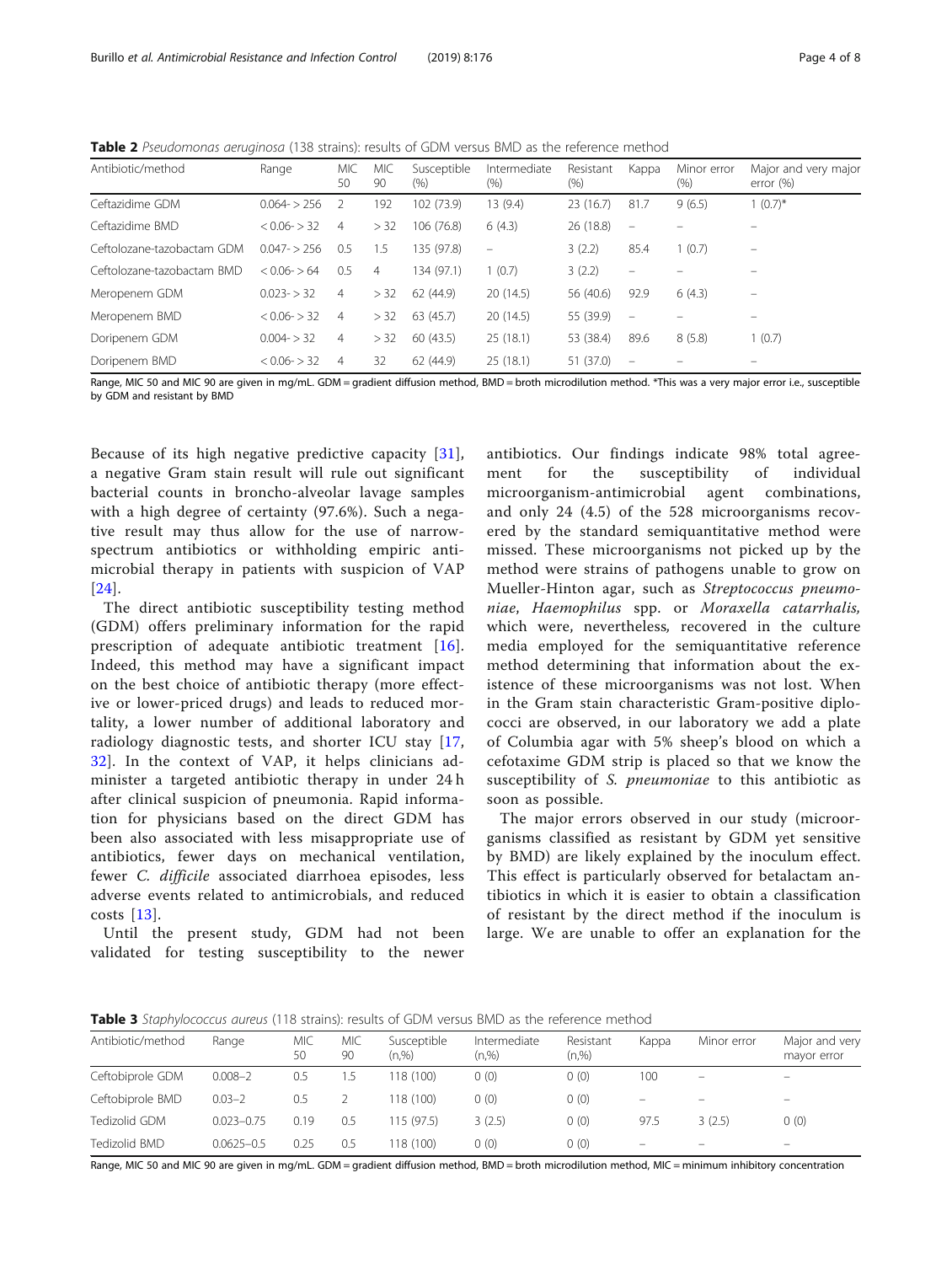<span id="page-4-0"></span>

very major error obtained here for the susceptibility of P. aeruginosa to ceftazidime.

Reading of the GDM method is easy even with polymicrobial cultures in which different microorganisms with different levels of resistance can be found. The method also allows direct reading of MIC inhibiting all the morphotypes in a sample [[33](#page-7-0)]. Further, resistant microorganisms that grow inside the ellipse can be determined and isolated, and then coupled with MALDI-TOF MS to identify all morphotypes. This method has also been used successfully in patients with cystic fibrosis, in which it enables selection of the best targeted antibiotic treatment [[34](#page-7-0)].

The antibiotics tested here are those active against the microorganisms that most often cause VAP such as MRSA (19.5–32%), P. aeruginosa (21–27%), Enterobacter spp. (7–9%), Klebsiella spp. (7–10%) and Acinetobacter spp.  $(5-14%)$   $[35]$  $[35]$ . For instance, carbapenems, are widely used in ICUs, given the high frequency of multi-resistant Gram-negative bacilli.

Further, the ceftolozane-tazobactam, combination covers ESBL-producing Enterobacteriaceae and carbapenem-resistant P. aeruginosa, with the most common resistance mechanisms in this microorganism (up-regulated efflux and derepressed AmpC) [[36](#page-7-0)]. The antibiotics selected against Gram-positives were ceftobiprole and tedizolid, both active against MRSA, with excellent intrinsic activity [\[37,](#page-7-0) [38](#page-7-0)]. We have just closed a randomized, double-blind, phase III study, comparing intravenous 200 mg of tedizolid for seven days or linezolid for ten days for the treatment of suspected or confirmed hospital-acquired pneumonia requiring intubation or VAP.

Among the limitations of this study, we could mention that because bronchial aspirate samples are sometimes very viscous it is difficult to spread them evenly over the surface of the agar. We would therefore recommend liquefying the sample by adding a mucolytic agent, such as dithiothreitol, and then adequately vortexing and mixing them [\[39\]](#page-7-0). Another limitation is that only six antibodies may be tested at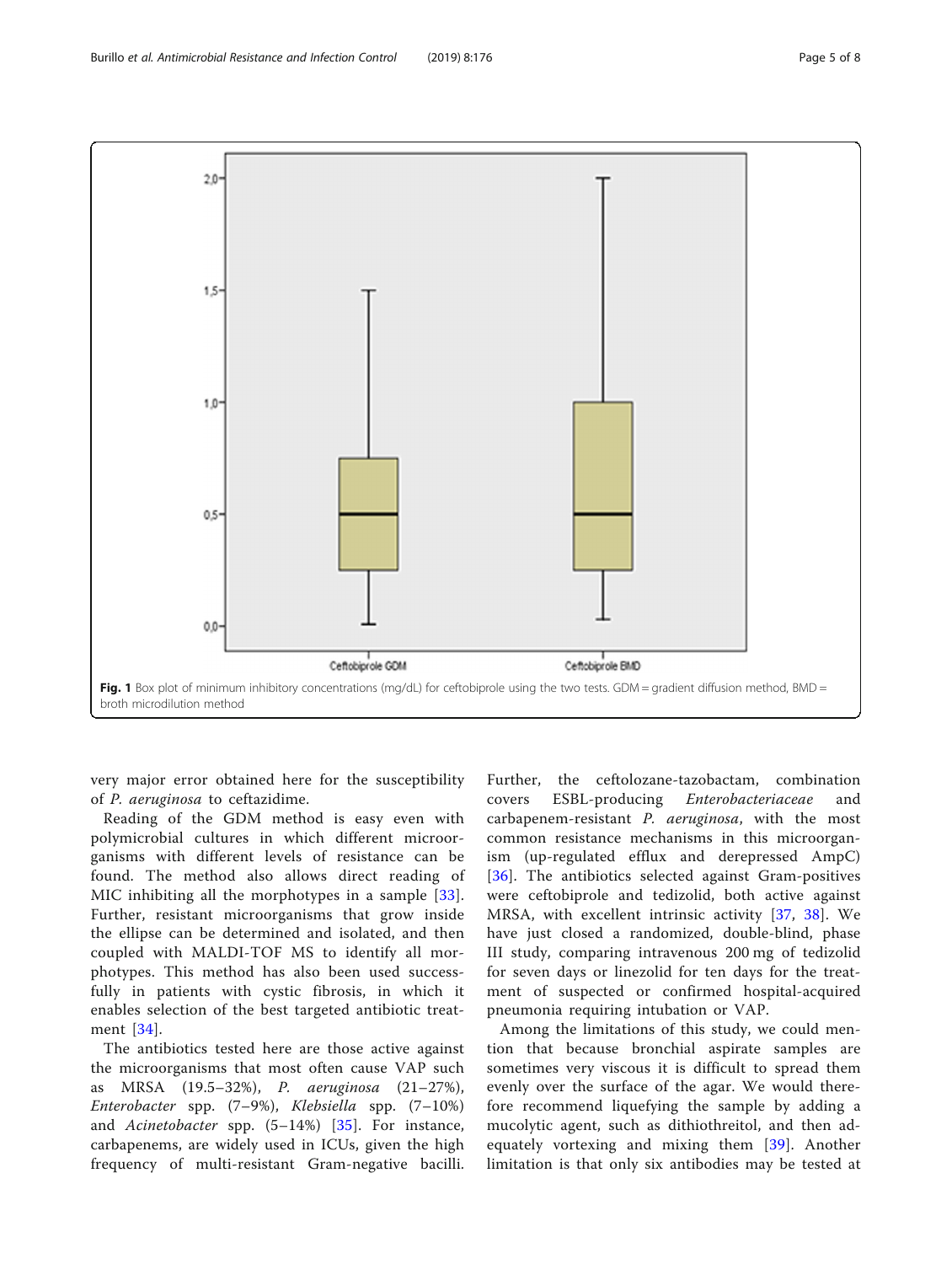<span id="page-5-0"></span>

a time, as more GDM strips will not fit on the Mueller-Hinton agar plate. Finally, this was a single centre study and its results might not be extrapolatable to other centres with different populations.

## Conclusions

Ceftazidime, ceftolozane-tazobactam, linezolid, meropenem, doripenem and tedizolid GDM strips placed directly on plated bronchial aspirates preselected from patients with suspicion of VAP provided accurate and reliable results within 24 h. In 98% of cases there was total agreement between this method and the broth microdilution method. Further, the Kappa index between both techniques was excellent (over 80%). Although larger multicentre studies are needed, this approach could have a significant impact on antibiotic stewardship in intensive care units.

#### Abbreviations

AmpC: ampicillin-resistance gene group C betalactamase; ATCC: American type culture collection; BMD: broth microdilution method; CFU: colony forming units; CLSI: clinical and Laboratory Standards Institute; CPIS: clinical pulmonary infection score; ESBL: extended spectrum beta lactamase; GDM: gradient diffusion susceptibility testing method; ICU: intensive care unit; LRT: lower respiratory tract; MALDI-TOF MS: matrix-assisted laser desorption/ionization time-of-flight mass spectrometry; MDR: multiple drug resistant; MIC: minimum inhibitory concentration; MRSA: methicillin-resistant Staphylococcus aureus; MSD: Merck Sharp & Dohme; MSSA: methicillinsusceptible Staphylococcus aureus; VAP: ventilator-associated pneumonia

#### Acknowledgements

The authors thank Dr. Cristina Fernández for help with the statistical analysis, and Ana Burton for editorial assistance.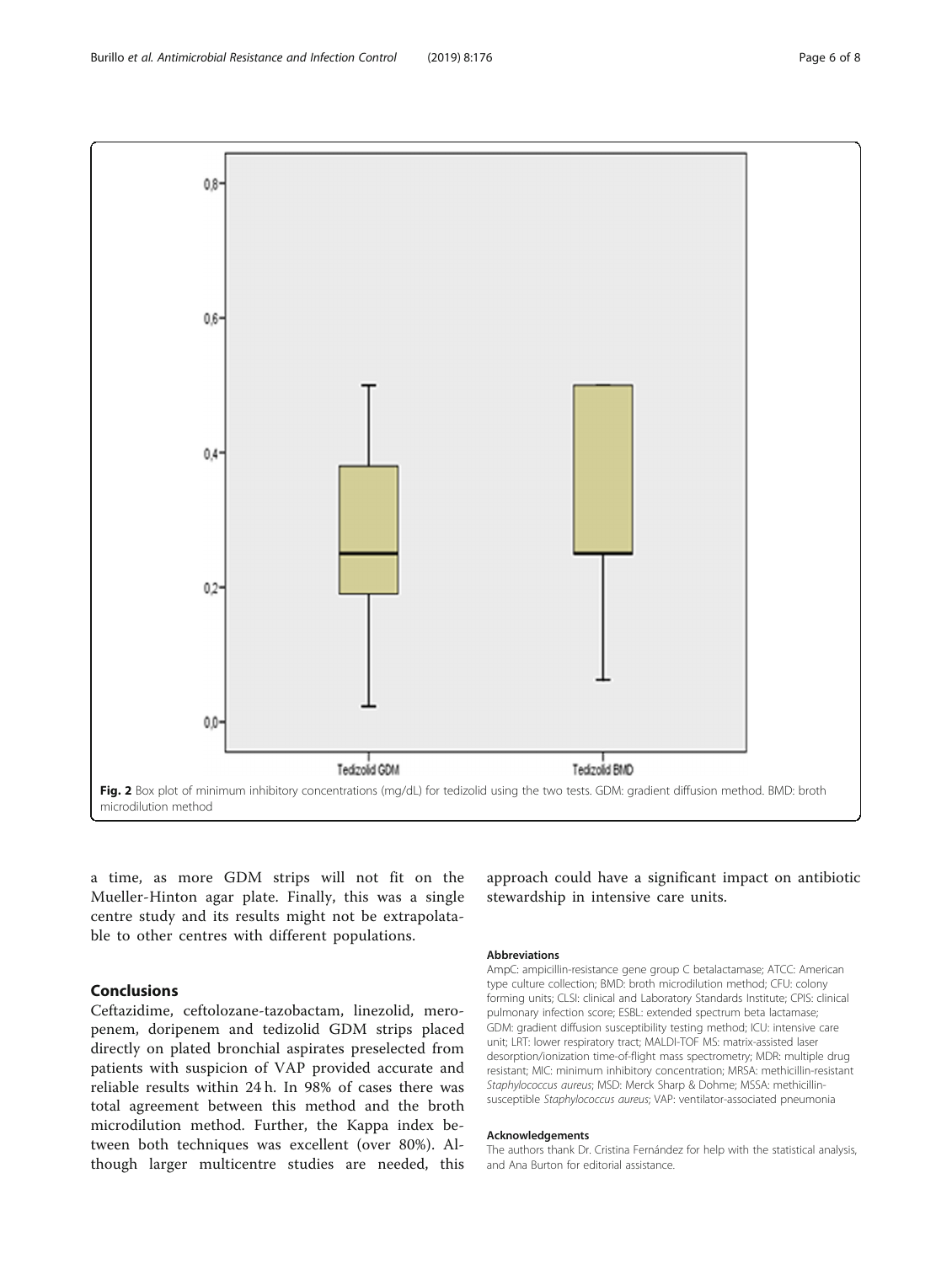## <span id="page-6-0"></span>Authors' contributions

AB and EB conceived and designed the study, collected the data, carried out the statistical analysis, interpreted the data, and drafted the manuscript. VE, RO, PMR, LJN carried out the investigations. EC performed the reference broth microdilution method for the isolated strains. EC and PM reviewed and edited the data. All authors read and approved the final manuscript.

#### Funding

This work was supported and funded by an Initiated Investigator Study program from MSD, Spain.

## Availability of data and materials

The datasets used and/or analysed durgin the current study are available from the corresponding author on reasonable request.

#### Ethics approval and consent to participate

The Institutional Review Board (IRB) of the Instituto de Investigación of the Hospital General Universitario Gregorio Marañon waived the need for a written informed consent from patients, as the patients included were not subject to extra procedures or questions. Samples were collected as part of standard care. This was a purely laboratory-based intervention without the involvement of patients. Samples employed in the tests were de-identified before processing. Study code MICRO.HGUGM.2016–004.

#### Consent for publication

Not applicable.

#### Competing interests

The authors declare that they have no competing interests.

#### Author details

<sup>1</sup>Department of Clinical Microbiology and Infectious Diseases, Hospital General Universitario Gregorio Marañón, Doctor Esquerdo 46, 28007 Madrid, Spain. <sup>2</sup>Department of Medicine, School of Medicine, Universidad Complutense de Madrid, Ciudad Universitaria, 28040 Madrid, Spain. <sup>3</sup>Instituto de Investigación Sanitaria, Hospital Gregorio Marañón, Doctor Esquerdo 46, 28007 Madrid, Spain. <sup>4</sup>CIBER Enfermedades Respiratorias-CIBERES (CB06/06/ 0058), Servicio Madrileño de Salud, Doctor Esquerdo 46, 28007 Madrid, Spain.

### Received: 1 May 2019 Accepted: 1 November 2019

#### References

- 1. Hortal J, Munoz P, Cuerpo G, Litvan H, Rosseel PM, Bouza E. Ventilatorassociated pneumonia in patients undergoing major heart surgery: an incidence study in Europe. Crit Care. 2009;13:R80 Epub.
- 2. Tamayo E, Alvarez FJ, Martinez-Rafael B, Bustamante J, Bermejo-Martin JF, Fierro I, Eiros JM, Castrodeza J, Heredia M, Gomez-Herreras JI. Ventilatorassociated pneumonia is an important risk factor for mortality after major cardiac surgery. J Crit Care. 2012;27:18–25.
- 3. Giunta V, Ferrer M, Esperatti M, Ranzani OT, Saucedo LM, Li Bassi G, Blasi F, Torres A. ICU-acquired pneumonia with or without etiologic diagnosis: a comparison of outcomes. Crit Care Med. 2013;41:2133–43.
- 4. He S, Chen B, Li W, Yan J, Chen L, Wang X, Xiao Y. Ventilator-associated pneumonia after cardiac surgery: a meta-analysis and systematic review. J Thorac Cardiovasc Surg. 2014;148:3148–55 e3141–5.
- 5. Corrado RE, Lee D, Lucero DE, Varma JK, Vora NM. Burden of adult community-acquired, health-care-associated, hospital-acquired, and ventilator-associated pneumonia: New York City, 2010 to 2014. Chest. 2017; 152:930–42.
- 6. Ferrer M, Torres A. Epidemiology of ICU-acquired pneumonia. Curr Opin Crit Care. 2018;24:325–31.
- 7. Siempos II, Vardakas KZ, Kyriakopoulos CE, Ntaidou TK, Falagas ME. Predictors of mortality in adult patients with ventilator-associated pneumonia: a meta-analysis. Shock. 2010;33:590–601.
- Kett DH, Cano E, Quartin AA, Mangino JE, Zervos MJ, Peyrani P, Cely CM, Ford KD, Scerpella EG, Ramirez JA. Implementation of guidelines for management of possible multidrug-resistant pneumonia in intensive care: an observational, multicentre cohort study. Lancet Infect Dis. 2011;11:181–9.
- Muscedere JG, Shorr AF, Jiang X, Day A, Heyland DK, Canadian Critical Care Trials G. The adequacy of timely empiric antibiotic therapy for ventilator-

associated pneumonia: an important determinant of outcome. J Crit Care. 2012;27:322 e327–14.

- 10. Piskin N, Aydemir H, Oztoprak N, Akduman D, Comert F, Kokturk F, Celebi G. Inadequate treatment of ventilator-associated and hospitalacquired pneumonia: risk factors and impact on outcomes. BMC Infect Dis. 2012;12:268.
- 11. Koulenti D, Tsigou E, Rello J. Nosocomial pneumonia in 27 ICUs in Europe: perspectives from the EU-VAP/CAP study. Eur J Clin Microbiol Infect Dis. 2017;36:1999–2006.
- 12. Kollef MH. Moving towards real-time antimicrobial management of ventilator-associated pneumonia. Clin Infect Dis. 2007;44:388–90.
- 13. Bouza E, Torres MV, Radice C, Cercenado E, de Diego R, Sanchez-Carrillo C, Munoz P. Direct E-test (AB biodisk) of respiratory samples improves antimicrobial use in ventilator-associated pneumonia. Clin Infect Dis. 2007;44:382–7.
- 14. Bolmström A, Arvidson S, Ericsson M, Karlsson A. A novel technique for direct quantification of antimicrobial susceptibility of microorganisms. Poster 1209. 28th Interscience Conference on Antimicrobial Agents and Chemotherapy; 1988; Los Angeles.
- 15. Baker CN, Stocker SA, Culver DH, Thornsberry C. Comparison of the E test to agar dilution, broth microdilution, and agar diffusion susceptibility testing techniques by using a special challenge set of bacteria. J Clin Microbiol. 1991;29:533–8.
- 16. Kontopidou F, Galani I, Panagea T, Antoniadou A, Souli M, Paramythiotou E, Koukos G, Karadani I, Armaganidis A, Giamarellou H. Comparison of direct antimicrobial susceptibility testing methods for rapid analysis of bronchial secretion samples in ventilator-associated pneumonia. Int J Antimicrob Agents. 2011;38:130–4.
- 17. Boyer A, Medrano J, Mzali F, Balick-Weber CC, Bessede E, Picard W, Clouzeau B, Bebear CM, Vargas F, Hilbert G, et al. Direct testing of bronchoalveolar lavages from ventilator-associated pneumonia patients. Diagn Microbiol Infect Dis. 2012;73:107–10.
- 18. Cercenado E, Cercenado S, Marin M, Rico MV, Vicente T, Bouza E. Evaluation of direct E-test on lower respiratory tract samples: a rapid and accurate procedure for antimicrobial susceptibility testing. Diagn Microbiol Infect Dis. 2007;58:211–6.
- 19. Chan WW: Gram stain. Rejection criteria for sputum and endotracheal aspirates for culture. In: Leber AL, editor. Clinical Microbiology Procedures Handbook. Washington, DC: ASM Press; 2016. p. 3.2.1.20.
- 20. Gilligan PH, Alby K, York MK: Lower respiratory tract cultures. In: American Society for Microbiology, editor. Clinical Microbiology Procedures Handbook. Washington, D.C.: ASM Press; 2016. p.3.11.12.11–17.
- 21. Clinical and Laboratory Standards Institute (CLSI). Methods for dilution antimicrobial susceptibility tests for bacteria that grow aerobically: approved standard. 10th ed. CLSI document M07-A10 (ISBN 1–56238– 987-4 [Print]; ISBN 1–56238–988-2 [Electronic]). Clinical and Laboratory Standards Institute, 950 West Valley Road, Suite 2500, Wayne, Pennsylvania 19087 USA, 2015.
- 22. Clinical and Laboratory Standards Institute (CLSI). Performance Standards for Antimicrobial Susceptibility Testing: Twenty-Fifth Infomation Supplement. CLSI document M100-S25(ISBN 1–56238–989-0 [Print]; ISBN 1–56238–990-4 [Electronic]). Clinical and Laboratory Standards Institute, 950 West Valley Road, Suite 2500, Wayne, Pennsylvania 19087 USA, 2015.
- 23. Marquette CH, Georges H, Wallet F, Ramon P, Saulnier F, Neviere R, Mathieu D, Rime A, Tonnel AB. Diagnostic efficiency of endotracheal aspirates with quantitative bacterial cultures in intubated patients with suspected pneumonia. Comparison with the protected specimen brush [see comments]. Am Rev Respir Dis. 1993;148:138–44.
- 24. Laupland KB, Church DL, Gregson DB. Validation of a rapid diagnostic strategy for determination of significant bacterial counts in bronchoalveolar lavage samples. Arch Pathol Lab Med. 2005;129:78–81.
- 25. Matsushima A, Tasaki O, Shimizu K, Tomono K, Ogura H, Shimazu T, Sugimoto H. Preemptive antibiotic treatment based on gram staining reduced the incidence of ARDS in mechanically ventilated patients. J Trauma. 2008;65:309–5 discussion 315.
- 26. Miyashita N, Shimizu H, Ouchi K, Kawasaki K, Kawai Y, Obase Y, Kobashi Y, Oka M. Assessment of the usefulness of sputum gram stain and culture for diagnosis of community-acquired pneumonia requiring hospitalization. Med Sci Monit. 2008;14:CR171–6.
- 27. Anevlavis S, Petroglou N, Tzavaras A, Maltezos E, Pneumatikos I, Froudarakis M, Anevlavis E, Bouros D. A prospective study of the diagnostic utility of sputum gram stain in pneumonia. J Inf Secur. 2009;59:83–9.